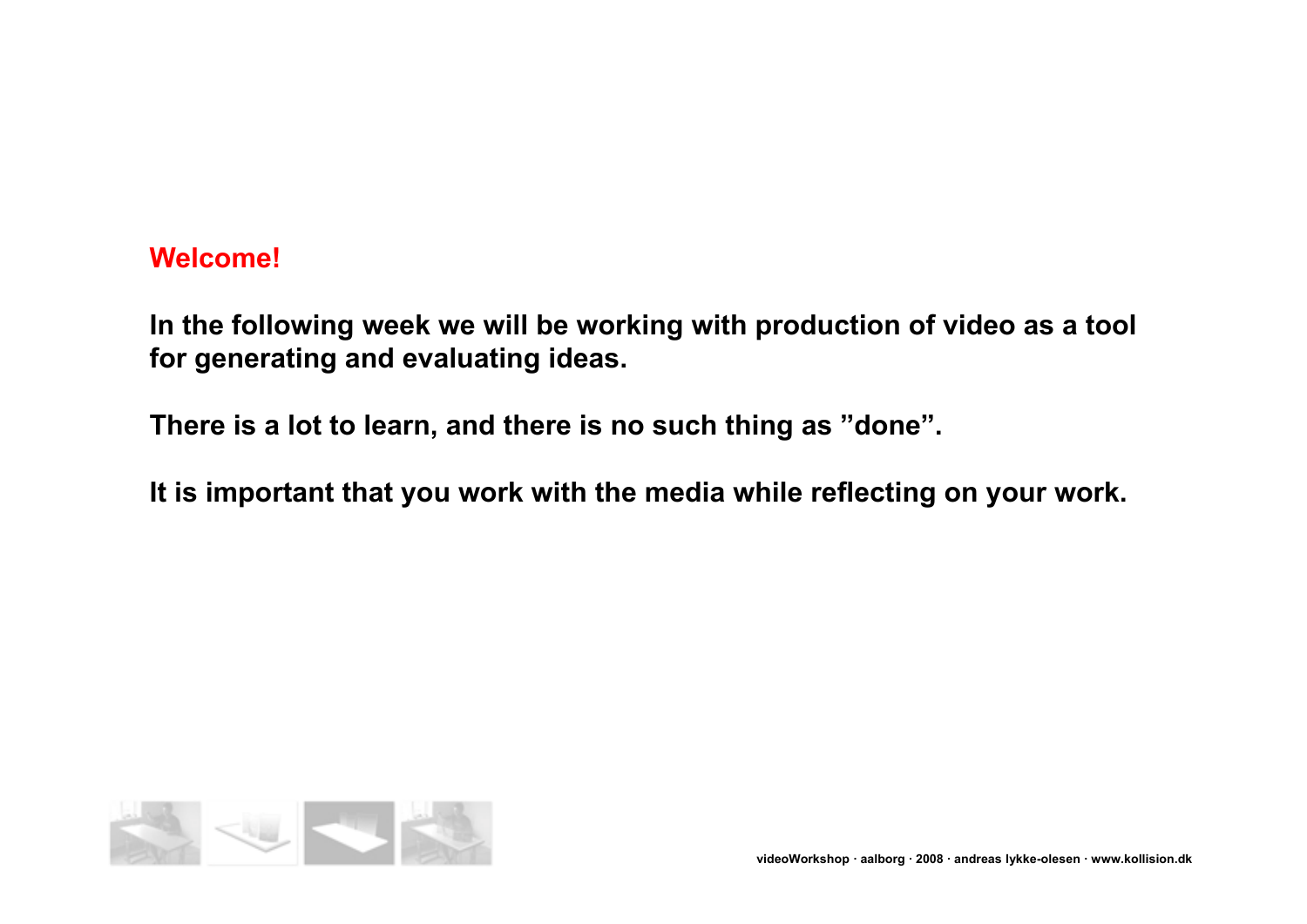### **Structure?**

**We are here to support you in your reflective work!**

**Each morning we will meet and questions and problems will be discussed.**

**During the day challenges that might apply for multiple groups will be discussed (perhaps solved) in the studio.**

**You will work hard and have fun!**

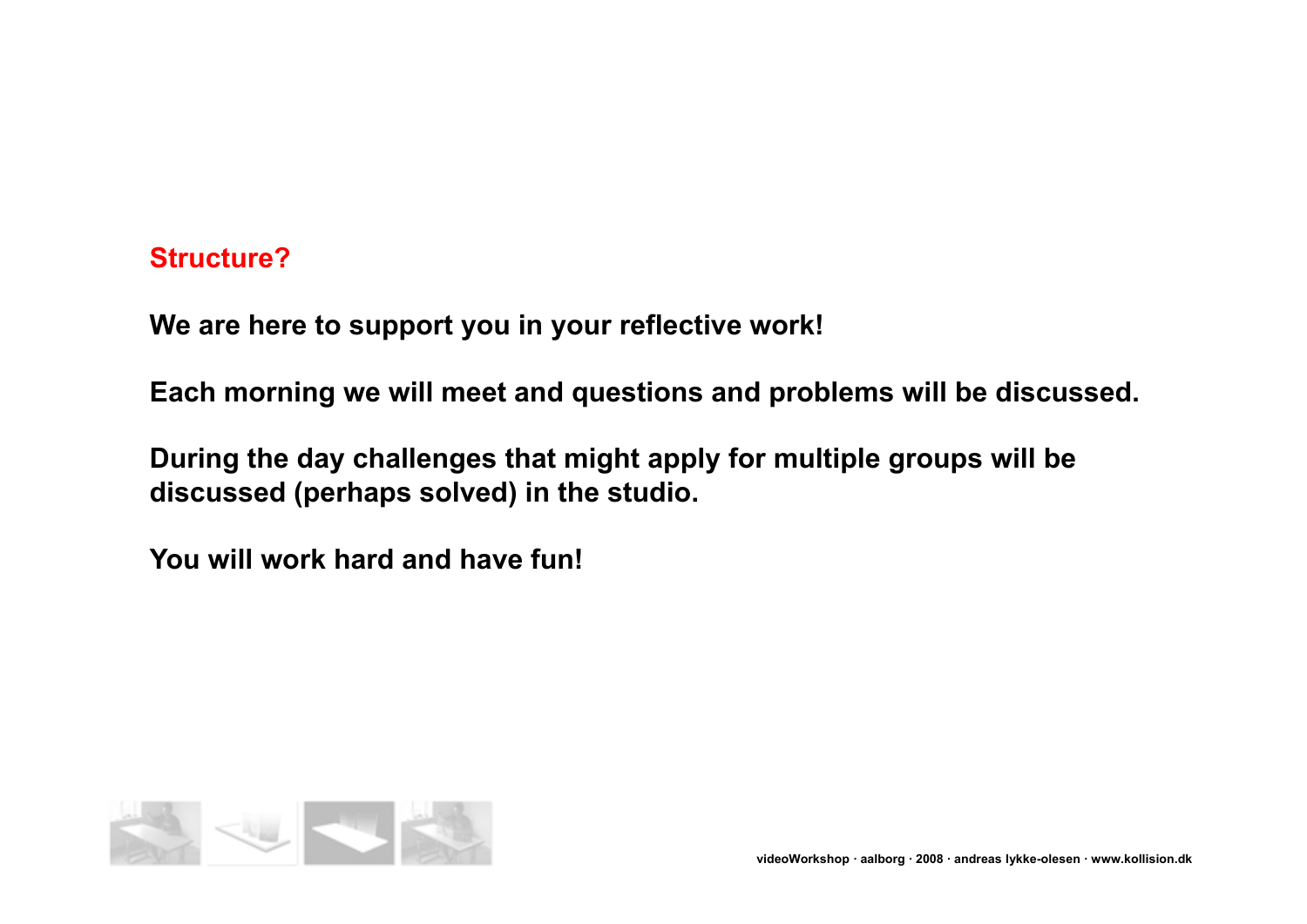### **How?**

**No writing and drawing with pen and paper, unless you are creating materials for your video productions (not the first day at least!).**

**Video is your media.**

**Help eachother – this work might require many different skills.**

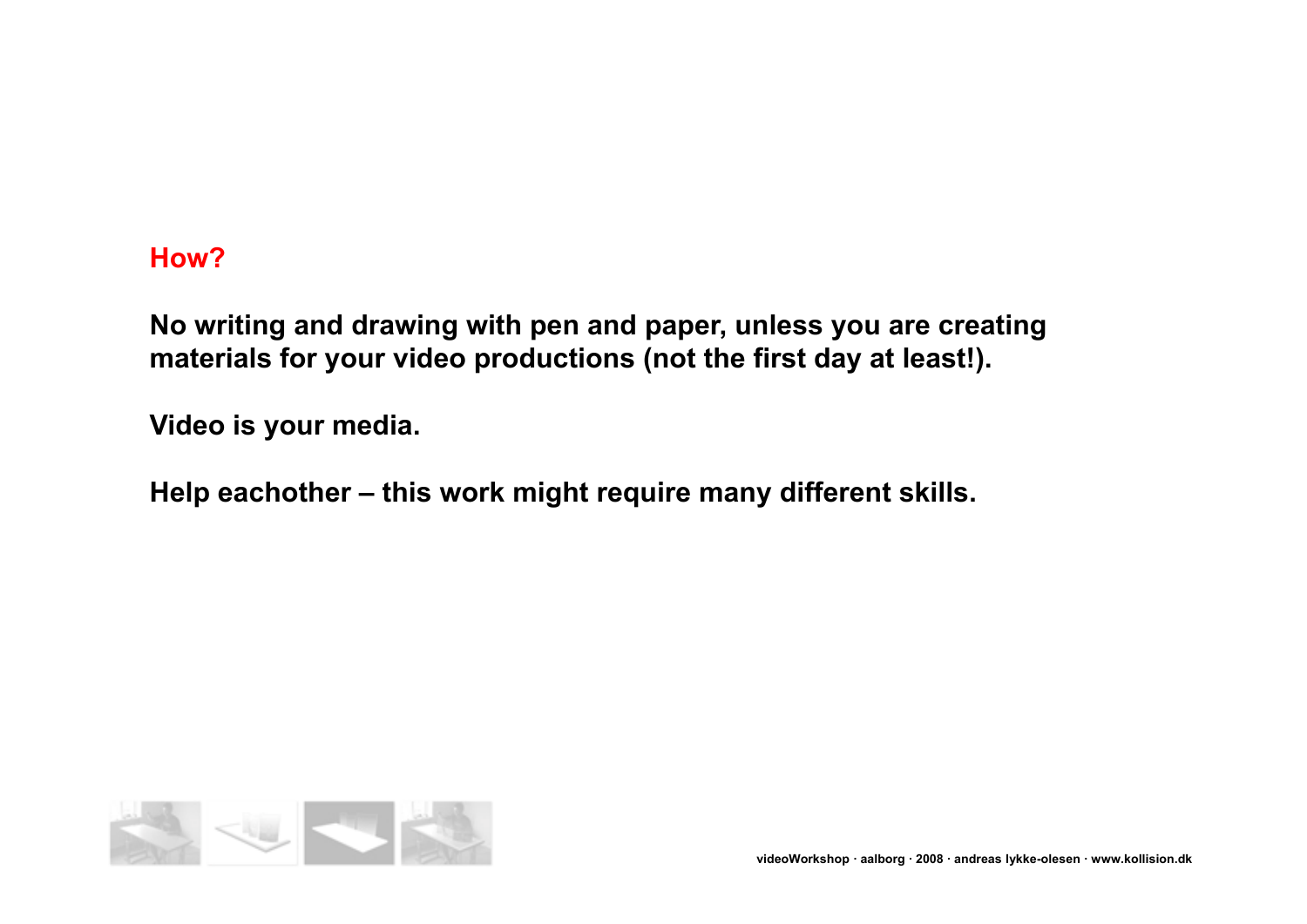### **What?**

**You will be producing a range of videos.**

**Based on these you might see that different techniques tend to influence the outcome.** 

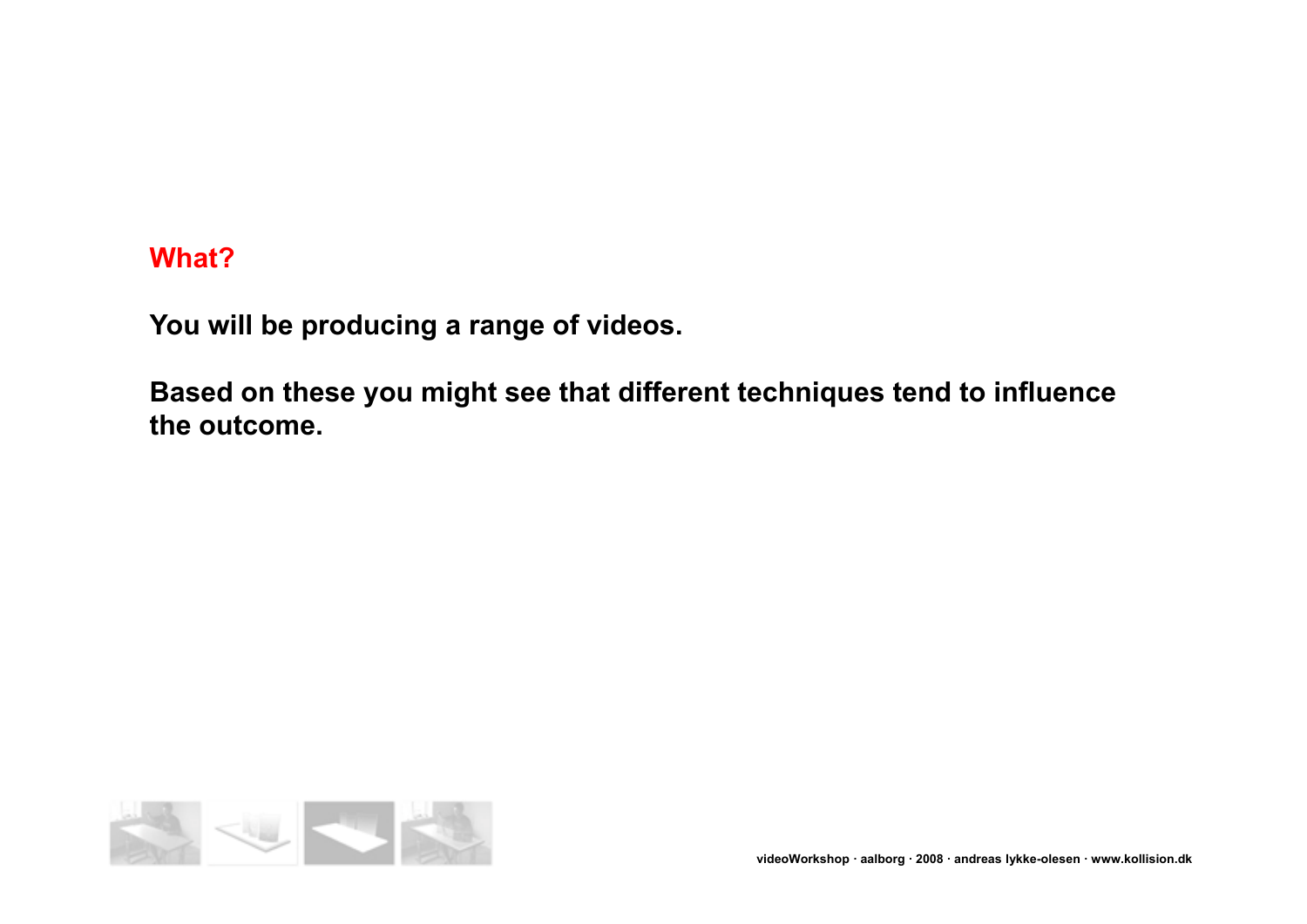### **When?**

**Work all week!**

**Friday we will have a crit starting at 13.00 – (bring your lunch!)**

**Each group is given 15 minutes (includes presentation and discussion).**

**You will present at least one video and some reflections on how the did / did not help in bringing your ideas forward.**

**Document how you do your productions.**

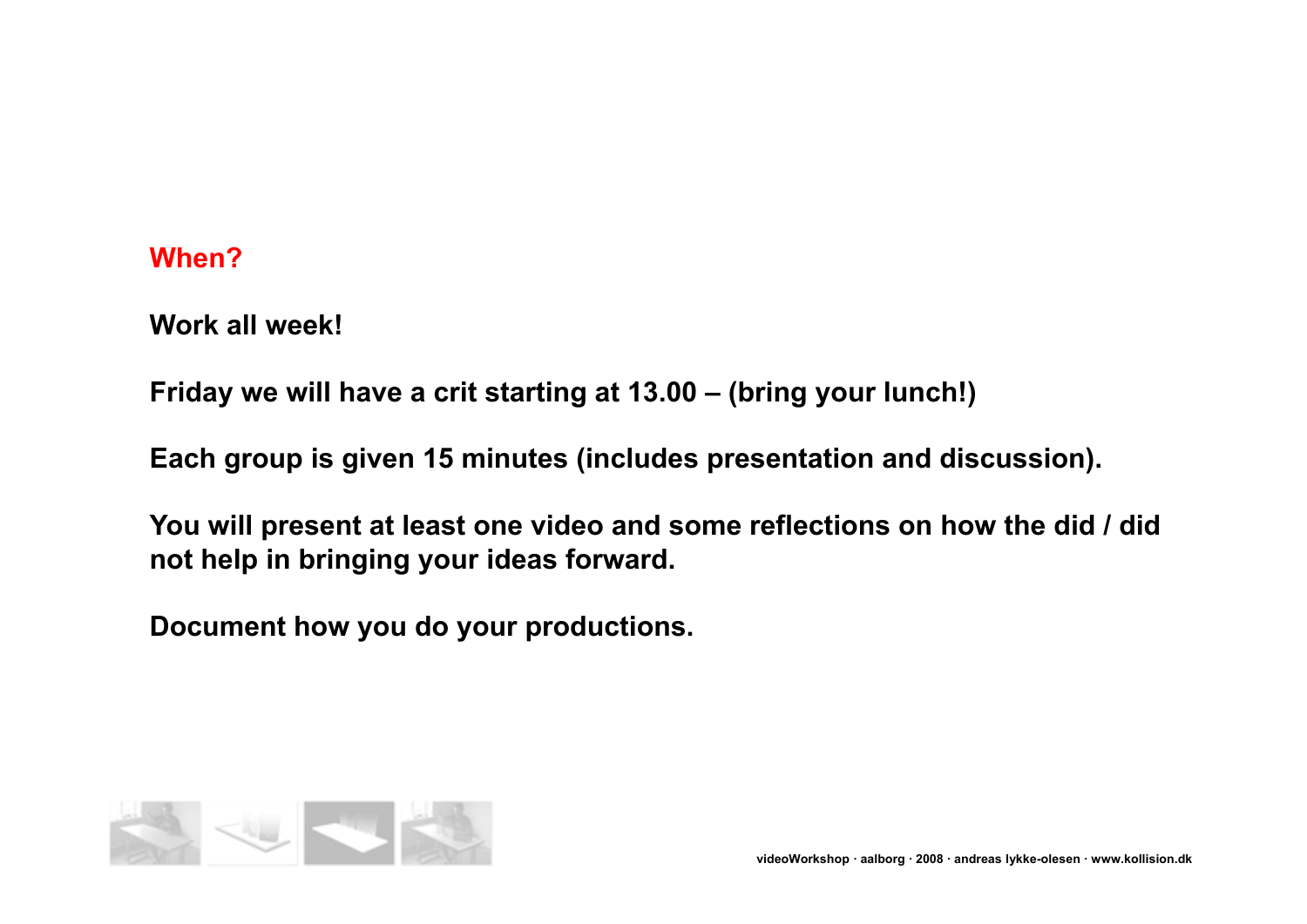## **What can video do?**

**We can use video to investigate and try out activities that happen over time.**

**Video can make different elements come together in a linear narrative.**

**Producing video makes us focus on the set and the activity.**

**We might consider physical, social and cultural aspects as we act out the activity.**

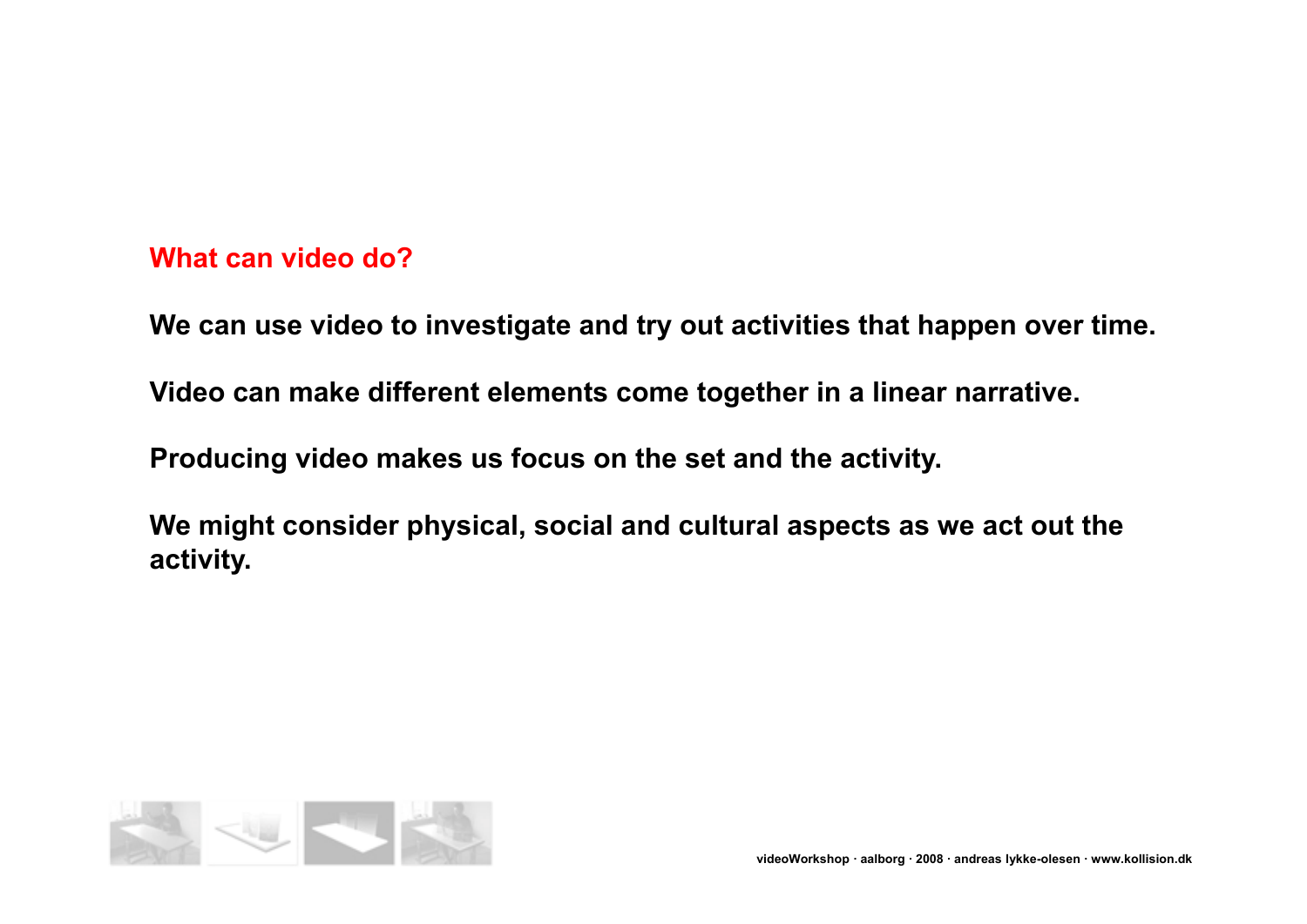# **Why is that good?**

**Especially when working with interaction design video might come in handy to help us understand the nature of our design when confronted with human behavior or responsive contexts. Looking at a definition of interaction design…**

**"Interaction design is design of the acts that define intended use of things." (Hallnäs, L. and Redström, J. 2006)**

**…we can use video to try out these intentions and evaluate their feasibility when placed in a specific context.**

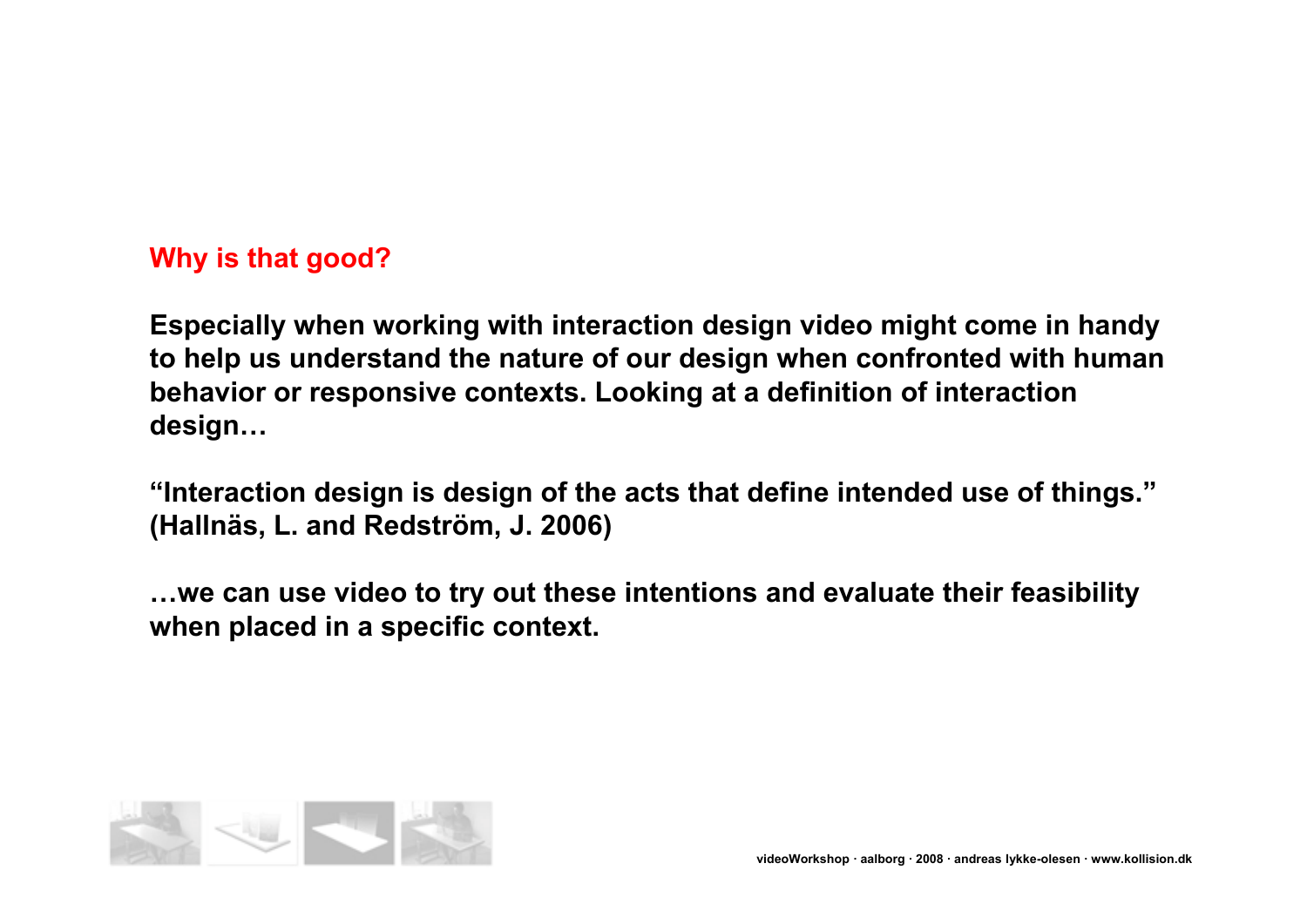# **What is video actually?**

**It is all about a few pixels…**

**…and in some cases sound.**

**These ingridients make up frames.**

**A number of frames make up a video.**

**Yes, there are multiple formats!**

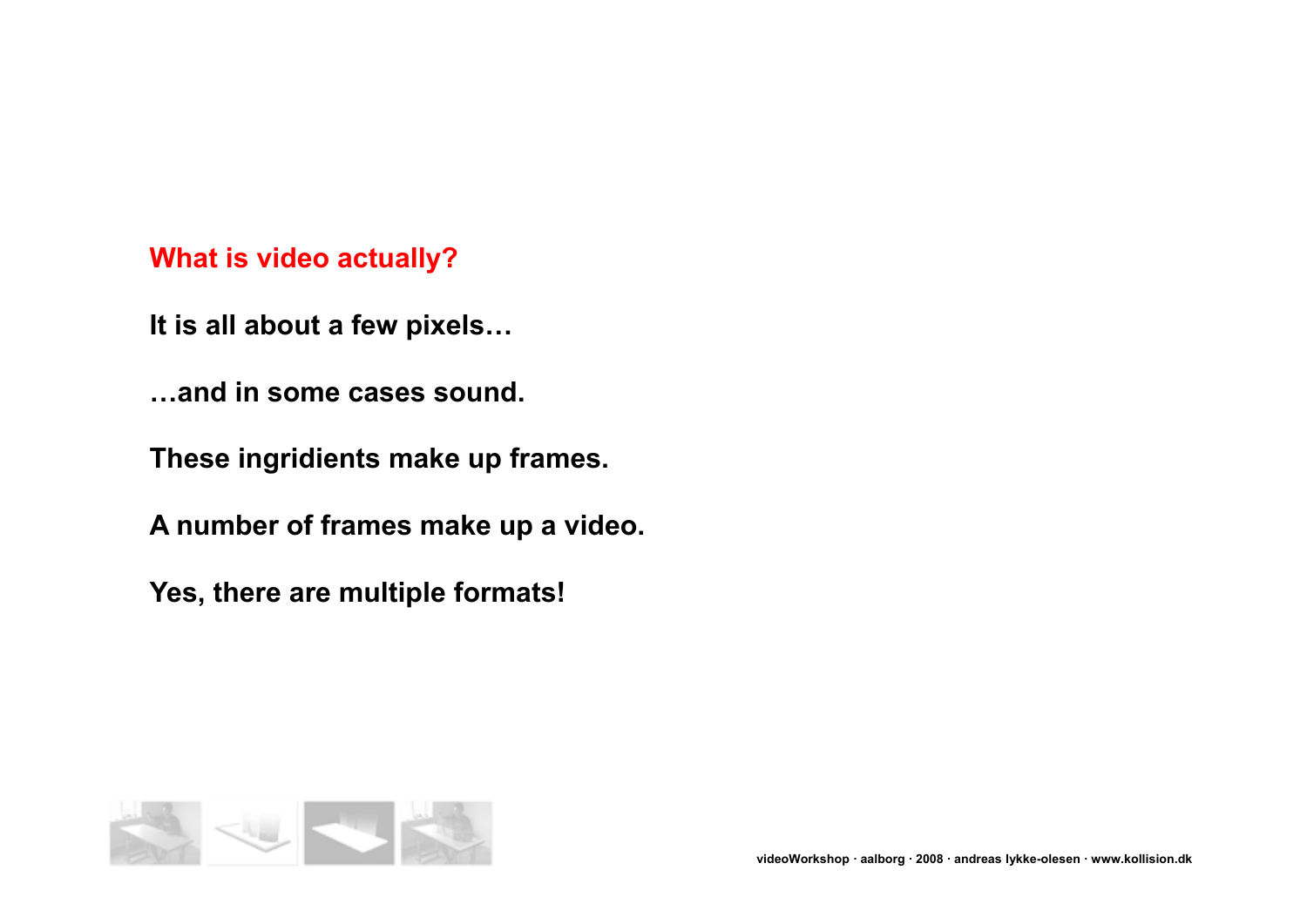## **Techniques!?**

**There are many different ways of producing video.**

**We are interested in you reflecting in the making.**

**However, mastering a tool will expand your perspective on possible ways to go forward.**

**We will give some examples ranging from high to low fidelity videos.**

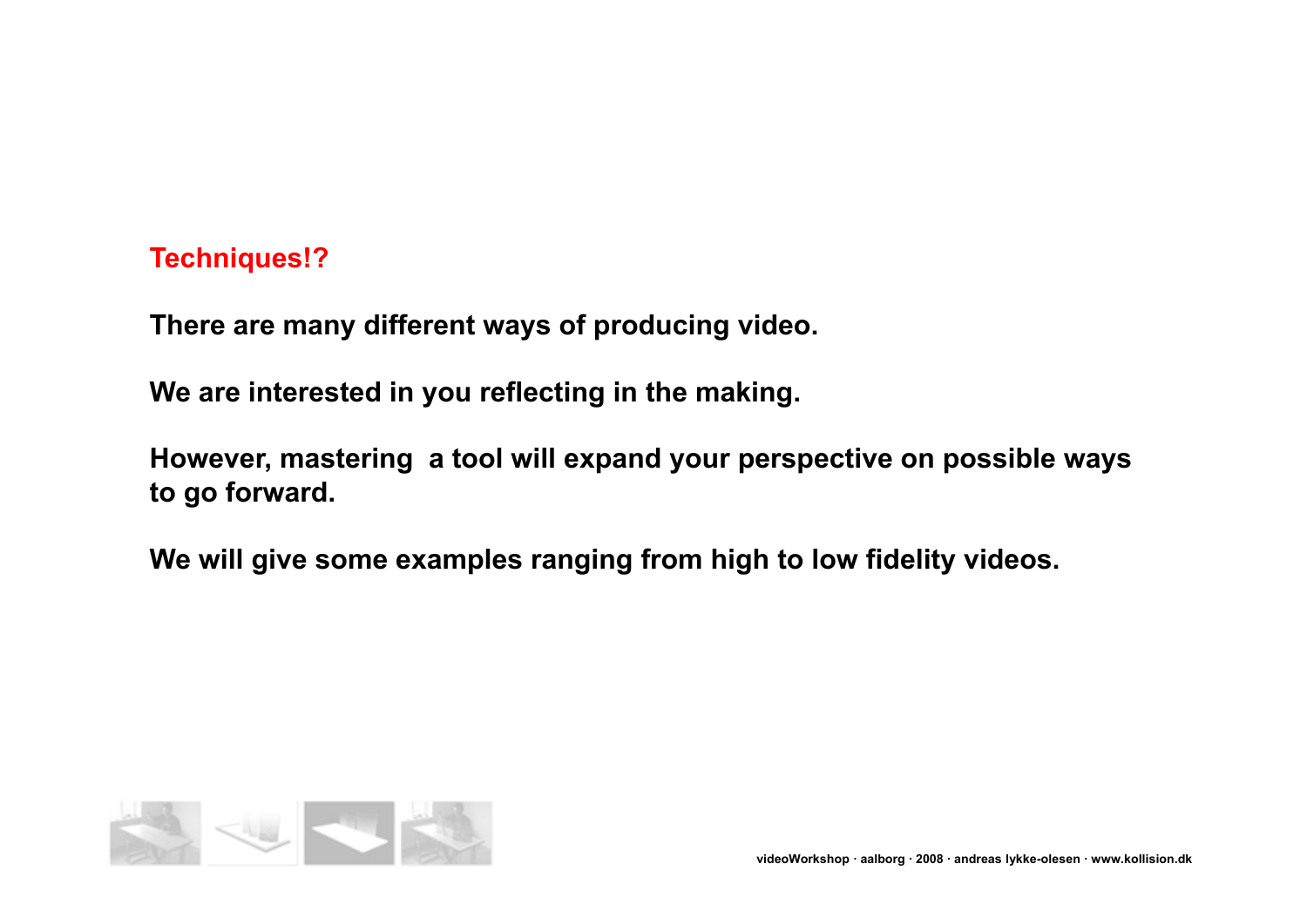## **Examples: Stop-motion**

**Video is basically a sequence of still images. In stop motion you exploit this by dissecting the video production down to single frames. When you consider this simple, however time consuming, technique you will find that it is very useful for making simple interaction tests e.g. as paper sketched interfaces. Each frame can be edited in photoshop or a video editing software to add further content.**

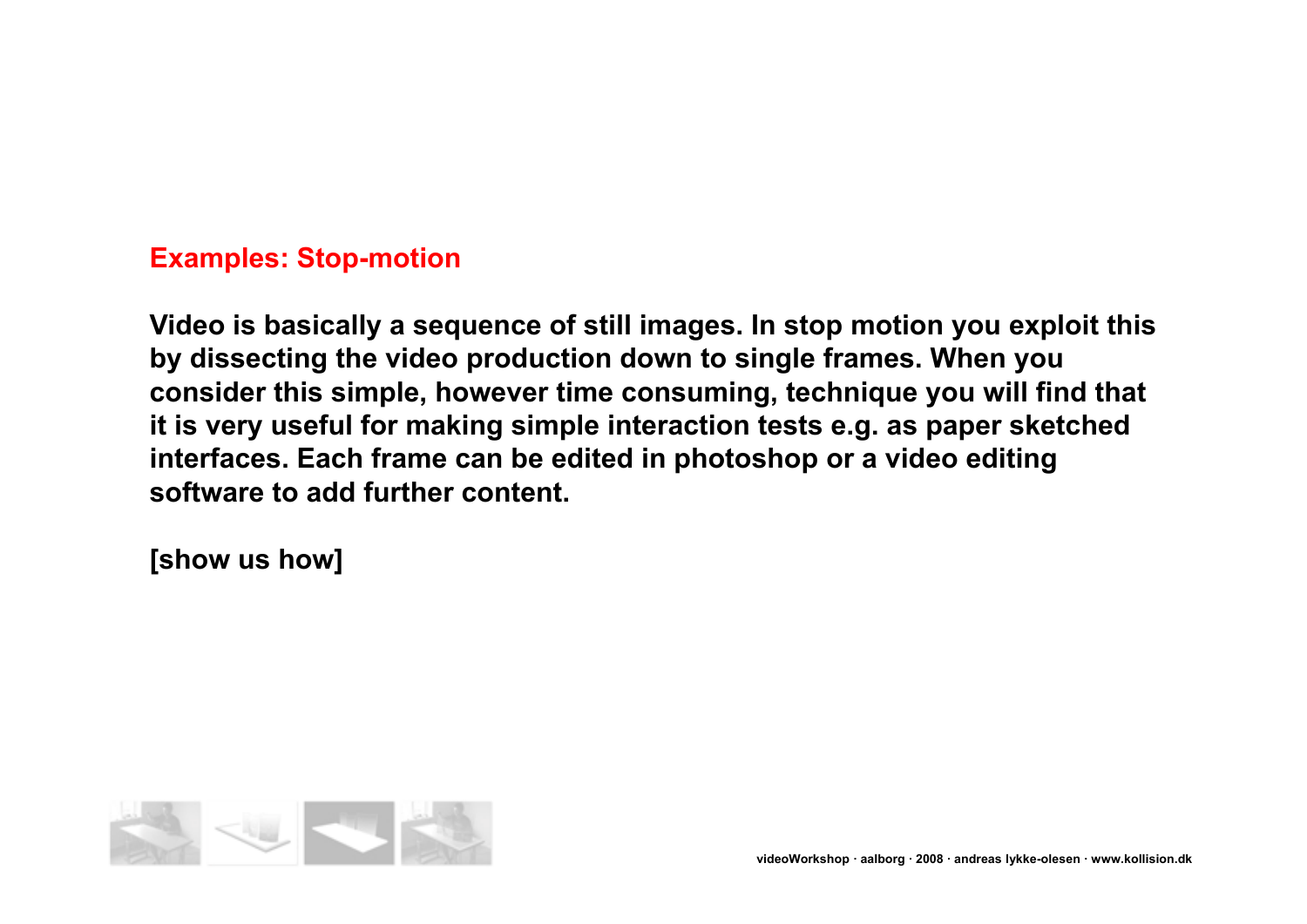## **Examples: Overlays and Masks**

**On top of a video feed we can place any number of layers containing other pieces of information such as text, graphics and other video feeds. The different elements can be animated and help communicate the message of the prototype.**

**Using masks we can decide how we will look through one layer of content to the next.**

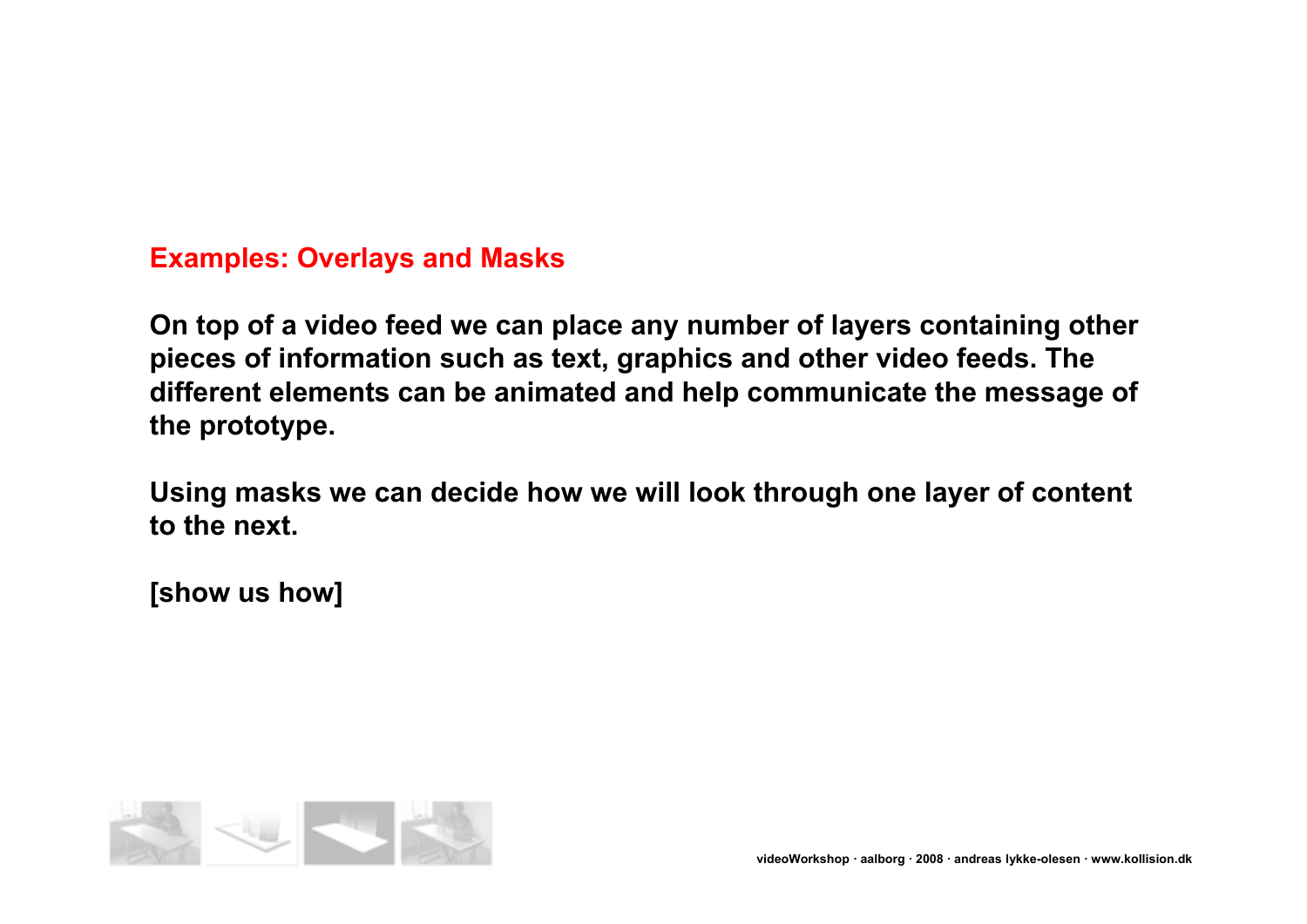## **Examples: Camera matching**

**When shooting video the camera looks at the world through a certain optic. There are different ways to find the parameters of this optic and reconstruct it in 3D software. Hereby a "real" and a "virtual" perspective can be overlaid and merged – in other words we can draw geometry in the "real" perspective. This might be good for many reasons but requires good 3D skills and is fairly time consuming.**

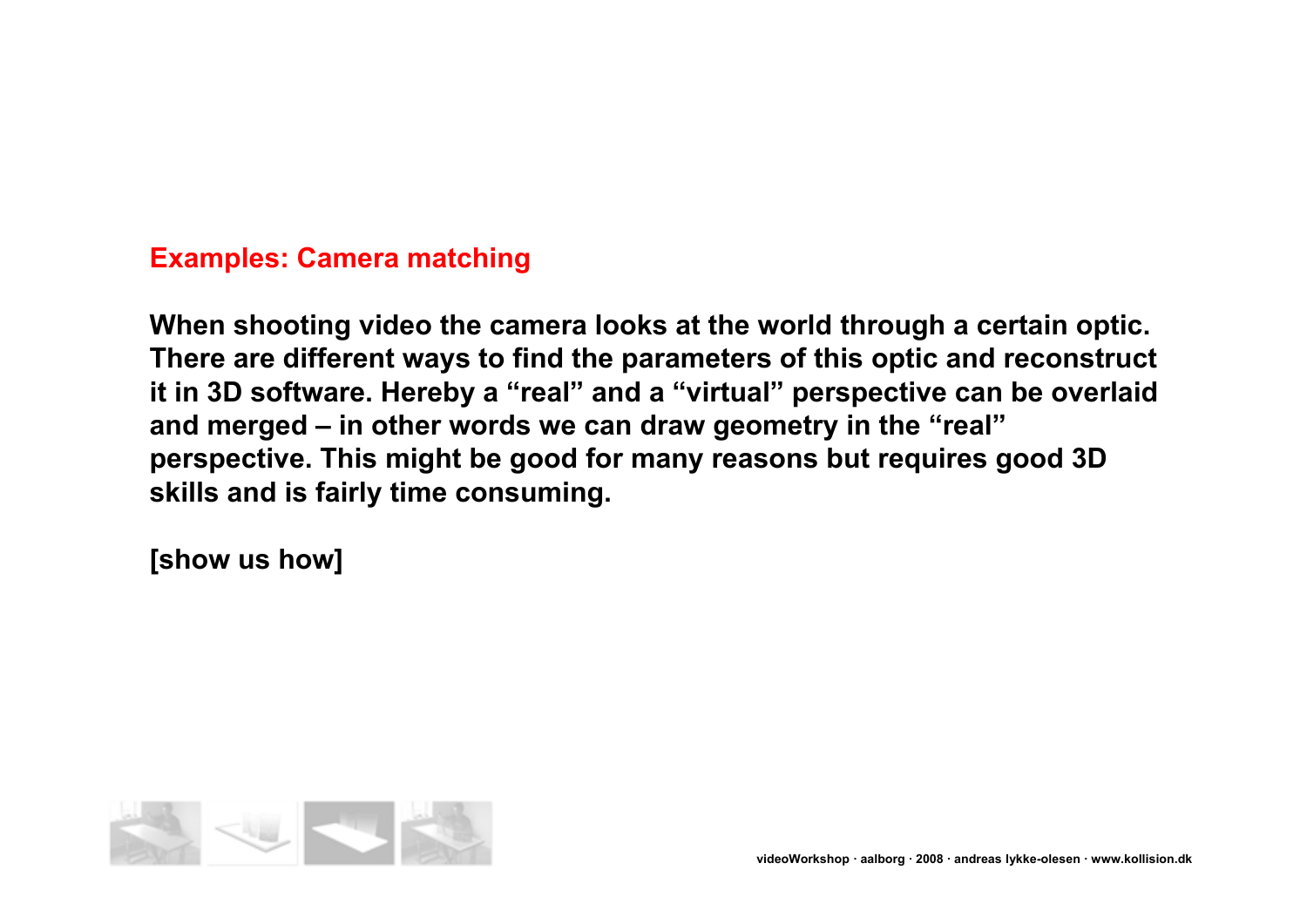## **Examples: Blue-screening**

**Sometimes we would like to merge physical elements – people and props – with other not existing elements e.g. a house under construction. To do this we can use the old blue-screening technique in which certain elements are extracted from a video feed as they are recorded on an even colored background – often this color is blue or green. Now the extracted elements can be merged with other elements creating the illusion that the two worlds are one.**